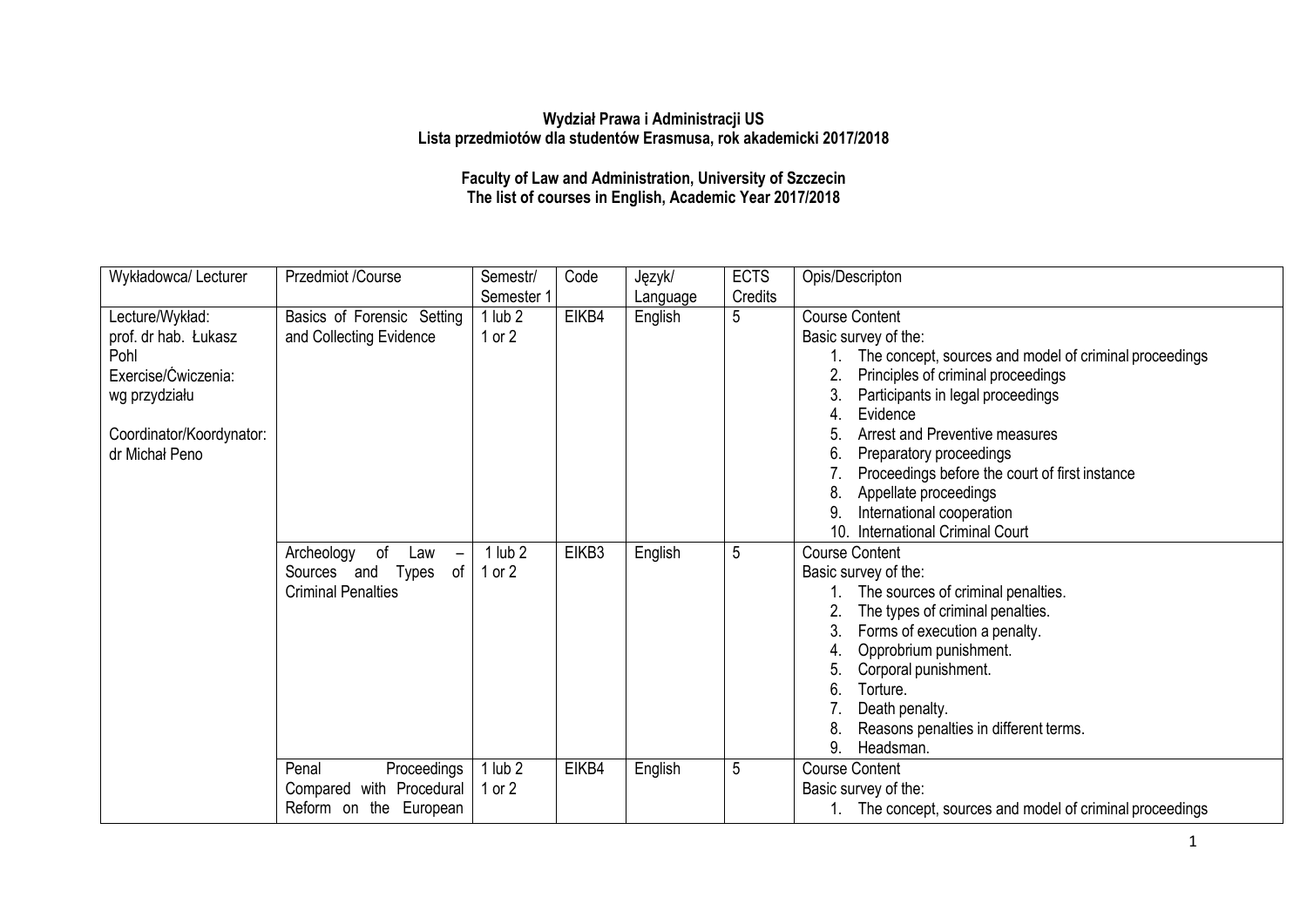|                                                                                               | Continent                                               |                           |       |         |   | Principles of criminal proceedings<br>2.<br>3.<br>Participants in legal proceedings<br>4.<br>Evidence<br>Arrest and Preventive measures<br>5.<br>6.<br>Preparatory proceedings<br>Proceedings before the court of first instance<br>8<br>Appellate proceedings<br>International cooperation<br>9<br>10. International Criminal Court                                                                                                                                                                                                                                                                                                                                 |
|-----------------------------------------------------------------------------------------------|---------------------------------------------------------|---------------------------|-------|---------|---|----------------------------------------------------------------------------------------------------------------------------------------------------------------------------------------------------------------------------------------------------------------------------------------------------------------------------------------------------------------------------------------------------------------------------------------------------------------------------------------------------------------------------------------------------------------------------------------------------------------------------------------------------------------------|
|                                                                                               | Polish Criminal Law in the<br>European Criminal Culture | $1$ lub $2$<br>$1$ or $2$ | EIKB1 | English | 5 | <b>Course Content</b><br>Basic survey of the:<br>1. The sources of penal law, appliance of the Polish penal law with<br>regard to time, place and persons.<br>The concept and structure of an offence.<br>Forms of committing an offence.<br>3.<br>Exclusion of criminal liability, concurrence of legal rules and<br>4.<br>offences.<br>Penalties, statutory sentences and the judges' margin of<br>appreciation, alteration of legally valid sentences.<br>Penal measures.<br>6.<br>Probation measures.<br>Offences described in selected parts of the penal code.<br>8.<br>Penal provisions outside the penal code, the military part of the<br>9.<br>penal code. |
| Wykład/Lecture:<br>dr Ewelina Cała-<br>Wacinkiewicz<br>Exercise/Ćwiczenia:<br>mgr Ewa Szubert | Public International Law                                | $1$ lub $2$<br>1 or $2$   | EIKM1 | English | 5 | Course content:<br>The nature and development of international law,<br>Sources of public international law (Custom and it's characteristic,<br>2.<br>Treaties, General principles of law, judicial decisions, Writers,<br>Other possible sources of international law, The International Law                                                                                                                                                                                                                                                                                                                                                                         |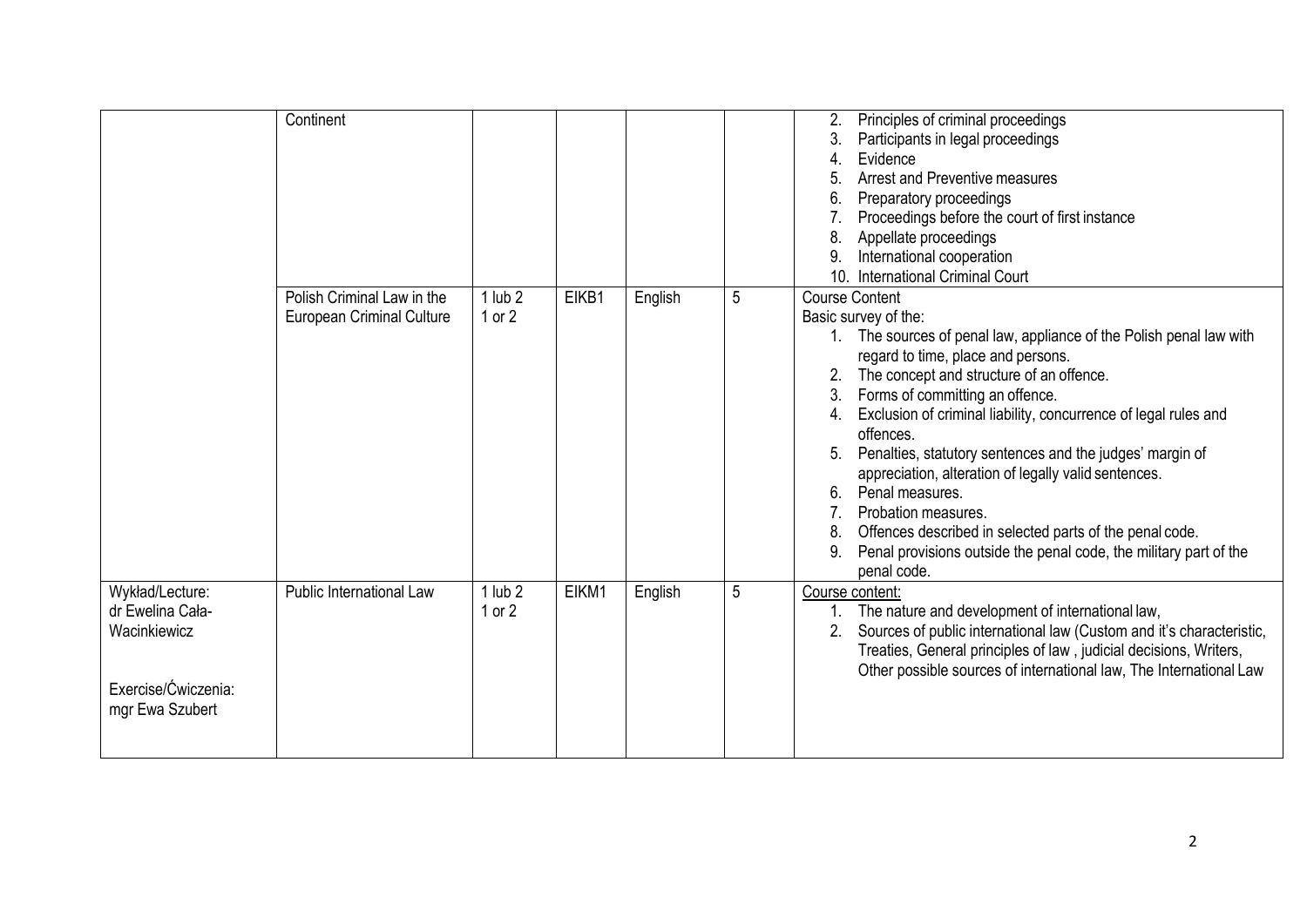| Coordinator: dr Michał<br>Peno | Diplomatic<br>Consular<br>and | lub <sub>2</sub>          | EIKM2 | English | 5              | Commission, Hierarchy of sources and jus cogens),<br>The subjects of international law (Legal personality, States,<br>3.<br>International organizations, Sui Generis Subjects, Individuals),<br>The international protection of human rights,<br>4.<br>The regional (mainly European) protection of human rights,<br>5.<br>Individual criminal responsibility in international law,<br>6.<br>Immunities from jurisdiction and state's sovereign immunity<br>(Sovereign and non-sovereign acts, the absolute immunity<br>approach, the restrictive approach),<br>State responsibility,<br>8.<br>The law of treaties (making, consent, entry into force,<br>amendments, reservations, interpretation, validity, termination),<br>10. The International Court of Justice (jurisdiction, role, nature,<br>functioning)<br>Course content: |
|--------------------------------|-------------------------------|---------------------------|-------|---------|----------------|---------------------------------------------------------------------------------------------------------------------------------------------------------------------------------------------------------------------------------------------------------------------------------------------------------------------------------------------------------------------------------------------------------------------------------------------------------------------------------------------------------------------------------------------------------------------------------------------------------------------------------------------------------------------------------------------------------------------------------------------------------------------------------------------------------------------------------------|
|                                | Law                           | $1$ or $2$                |       |         |                | The Vienna Convention on Diplomatic Relations, 1961<br>$1_{\cdot}$<br>The inviolability of the premises of the mission<br>The diplomatic bag<br>3.<br>The Jurisdictional Immunity of the State (including Cudak v.<br>4.<br>Lithuania case)<br>Diplomatic immunities - property<br>Diplomatic immunities - personal<br>6.<br>Consular privileges and immunities: the Vienna Convention on<br><b>Consular Relations, 1963</b><br>Basics of the Diplomatic Protection (conditions of diplomatic<br>protection, Nottebohm case, Flegenheimer case, A. F. Breard<br>case, LaGrand case, Avena Case)                                                                                                                                                                                                                                       |
|                                | International Organizations   | $1$ lub $2$<br>$1$ or $2$ | EIKM3 | English | $\overline{5}$ | Course content:<br>Basic survey of the:<br>1. International organizations as participants in international relations and<br>subjects of international law - definition, types and divisions. Subjectivity<br>organizations.<br>ICJ Advisory Opinion<br>international<br>of 1949.<br>2. Organization of the United Nations - as an organization common.<br>Genesis of the United Nations. The United Nations in the field of the<br>maintenance of international peace and security. The United<br><b>Nations</b>                                                                                                                                                                                                                                                                                                                      |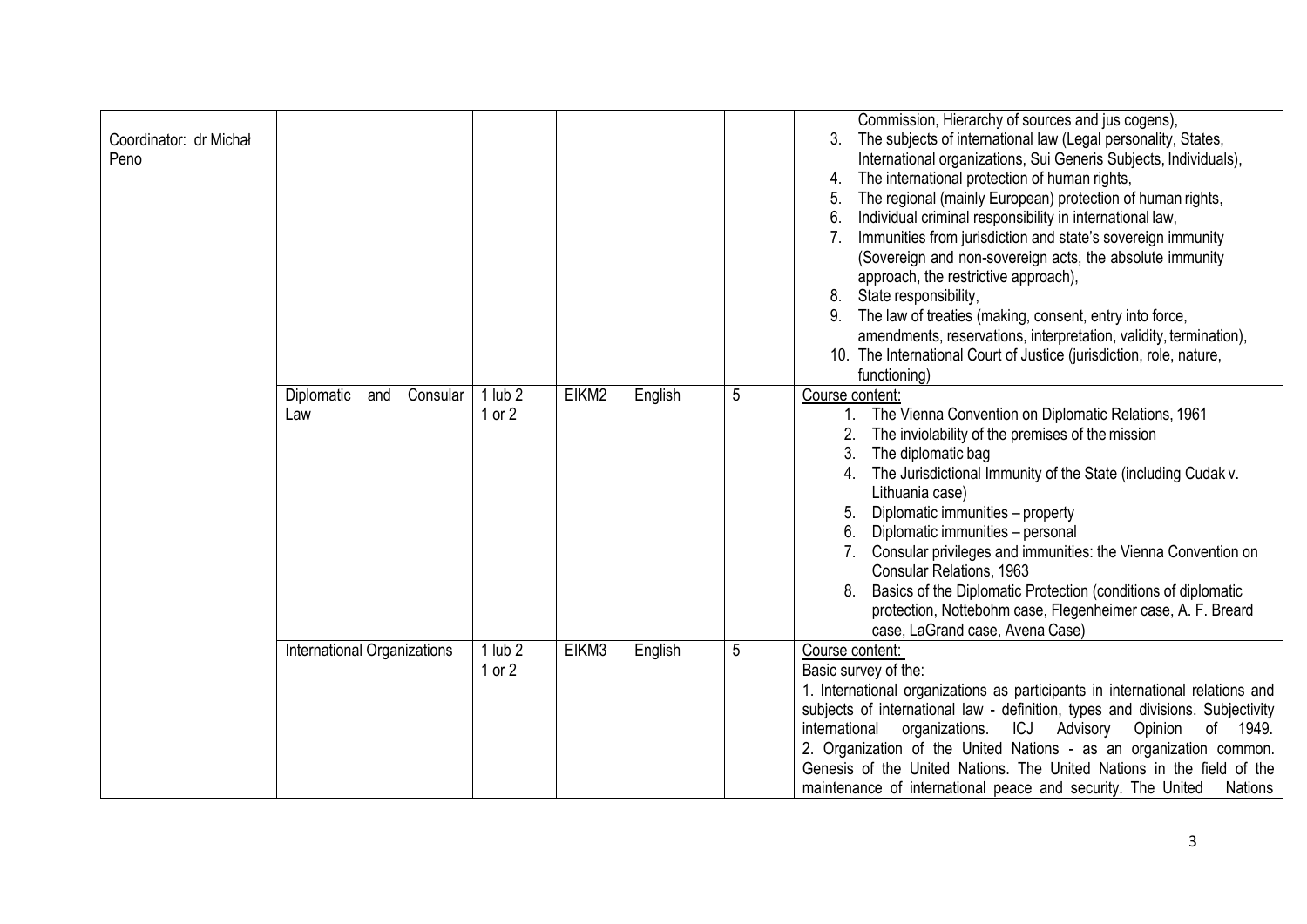|                                                                                                                                   |                        |                           |       |         |   | ONZ.<br>Structure<br>system.<br>Ωf<br>3. The Council of Europe - as an regional organization. Genesis of The<br>Council of Europe. The Council of Europe activity in such areas as<br>protection of human rights, health, sports, culture, archaeological heritage,<br>the film co-production, etc. Institutional Structure The Council of Europe.<br>European Convention for the Protection of Human Rights and Fundamental<br>Freedoms<br>of<br>1950<br>protection<br>of<br>human<br>and<br>rights.<br>4. The North Atlantic Treaty Organization - NATO as an military<br>Genesis.<br><b>NATO</b><br>organization.<br>structure<br>(political<br>and<br>military). NATO activity (peacekeeping operations, peacekeeping).<br>5. The European Union as an organization of an integration. The<br>institutional structure of the EU. A primary law EU secondary legislation. EU<br><b>EU</b><br>of<br>Lisbon.<br>activities.<br>Treaty<br>6. Other international organizations: the Organization for Security and<br>Cooperation in Europe, the Union Western, International Labour<br>Organization, OSCE, UNESCO, UNICEF, the African Union, the<br>Organization of American |
|-----------------------------------------------------------------------------------------------------------------------------------|------------------------|---------------------------|-------|---------|---|-------------------------------------------------------------------------------------------------------------------------------------------------------------------------------------------------------------------------------------------------------------------------------------------------------------------------------------------------------------------------------------------------------------------------------------------------------------------------------------------------------------------------------------------------------------------------------------------------------------------------------------------------------------------------------------------------------------------------------------------------------------------------------------------------------------------------------------------------------------------------------------------------------------------------------------------------------------------------------------------------------------------------------------------------------------------------------------------------------------------------------------------------------------------------------|
|                                                                                                                                   | International Judicary | $1$ lub $2$<br>$1$ or $2$ | EIKM4 | English | 5 | Course content:<br>Facultative courts as a specific of the public international law.<br>Facultative or obligatory jurisdiction?<br>International Court of Justice (history, members and ad hoc judges,<br>functioning, competences, chosen judgments),<br>European Court of Human Rights ((history, members and ad hoc<br>judges, functioning, competences, chosen judgments),<br>Court of Justice of the European Union (history, members, functioning,<br>competences, chosen judgments),<br>The role of the international judiciary in public international law -<br>analyze.                                                                                                                                                                                                                                                                                                                                                                                                                                                                                                                                                                                              |
| Wykład/Lecture:<br>dr hab. Krystyna Nizioł,<br>prof. US<br>Exercise/Ćwiczenia:<br>wg przydziału<br>Coordinator:<br>dr Michał Peno | Economic Freedom       |                           | EIKZ5 | English | 5 | <b>Course Content</b><br>Basic survey of the:<br>1. Economic Freedom in the Polish Constitution.<br>1. Economic Activity.<br>2.<br>Prohibited restrictions.<br>Exceptions.                                                                                                                                                                                                                                                                                                                                                                                                                                                                                                                                                                                                                                                                                                                                                                                                                                                                                                                                                                                                    |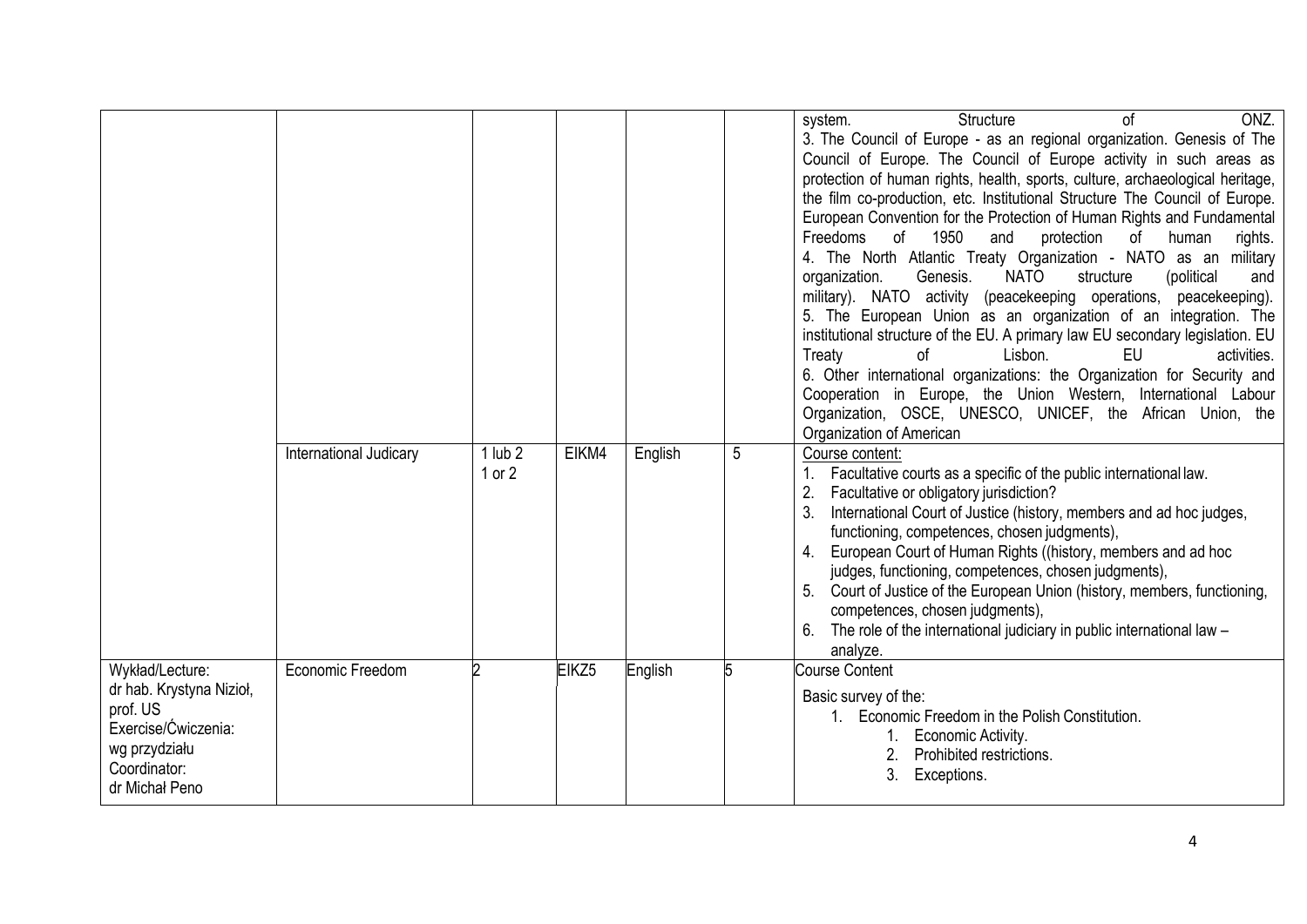|                        |                |       |         |   | 4. Registration of the economic activity.<br>2.<br>Legal consequences.<br>Ethical aspects of economic freedom.<br>3.<br>Relation to the European norms.<br>4.                                                                                                                                                                                                                                                                                                                                                                                                                                                                                                                                                                                                                 |
|------------------------|----------------|-------|---------|---|-------------------------------------------------------------------------------------------------------------------------------------------------------------------------------------------------------------------------------------------------------------------------------------------------------------------------------------------------------------------------------------------------------------------------------------------------------------------------------------------------------------------------------------------------------------------------------------------------------------------------------------------------------------------------------------------------------------------------------------------------------------------------------|
|                        |                |       |         |   | General prohibiotion of discrimination.<br>2.<br>General freedom of movement.<br>General freedom of goods.                                                                                                                                                                                                                                                                                                                                                                                                                                                                                                                                                                                                                                                                    |
|                        |                |       |         |   | Agriculture and fisheries.                                                                                                                                                                                                                                                                                                                                                                                                                                                                                                                                                                                                                                                                                                                                                    |
|                        |                |       |         |   | Freedom of movements for workers.                                                                                                                                                                                                                                                                                                                                                                                                                                                                                                                                                                                                                                                                                                                                             |
|                        |                |       |         |   | Free movement of services.<br>6.                                                                                                                                                                                                                                                                                                                                                                                                                                                                                                                                                                                                                                                                                                                                              |
|                        |                |       |         |   | Free movement of capital.                                                                                                                                                                                                                                                                                                                                                                                                                                                                                                                                                                                                                                                                                                                                                     |
| <b>Competition Law</b> | $\overline{2}$ | EIKZ2 | English | 5 | <b>Course Content</b><br>Objectives of competition policy.<br>Legal definition and meaning of competition.<br>Sources of competition law.<br>3.<br>The scope of competition law's application:<br>4.<br>1. subjective scope - definition of undertaking,<br>2. substantive scope – prohibited or supervised business<br>practices,<br>3. territorial scope – principle of extrateritoriality.<br>The concept of relevant market.<br>5.<br>The prohibition of anti-competitive agreements.<br>6.<br>The prohibition of the abuse of a dominant position.<br>Merger control.<br>8.<br>Application of competition law.<br>10. The relationship between EU competition law and national<br>competition laws.<br>11. The institutional structure of UE and Polish competition law. |
| European Economic Law  | $\overline{2}$ | EIKZ1 | English | 5 | <b>Course Content</b><br>Basic survey of the:<br>1. Characteristics of the internal market economic freedoms and<br>permissible restrictions:<br>1. free movement of goods<br>free movements of employed persons (and legal situation<br>of their families)                                                                                                                                                                                                                                                                                                                                                                                                                                                                                                                   |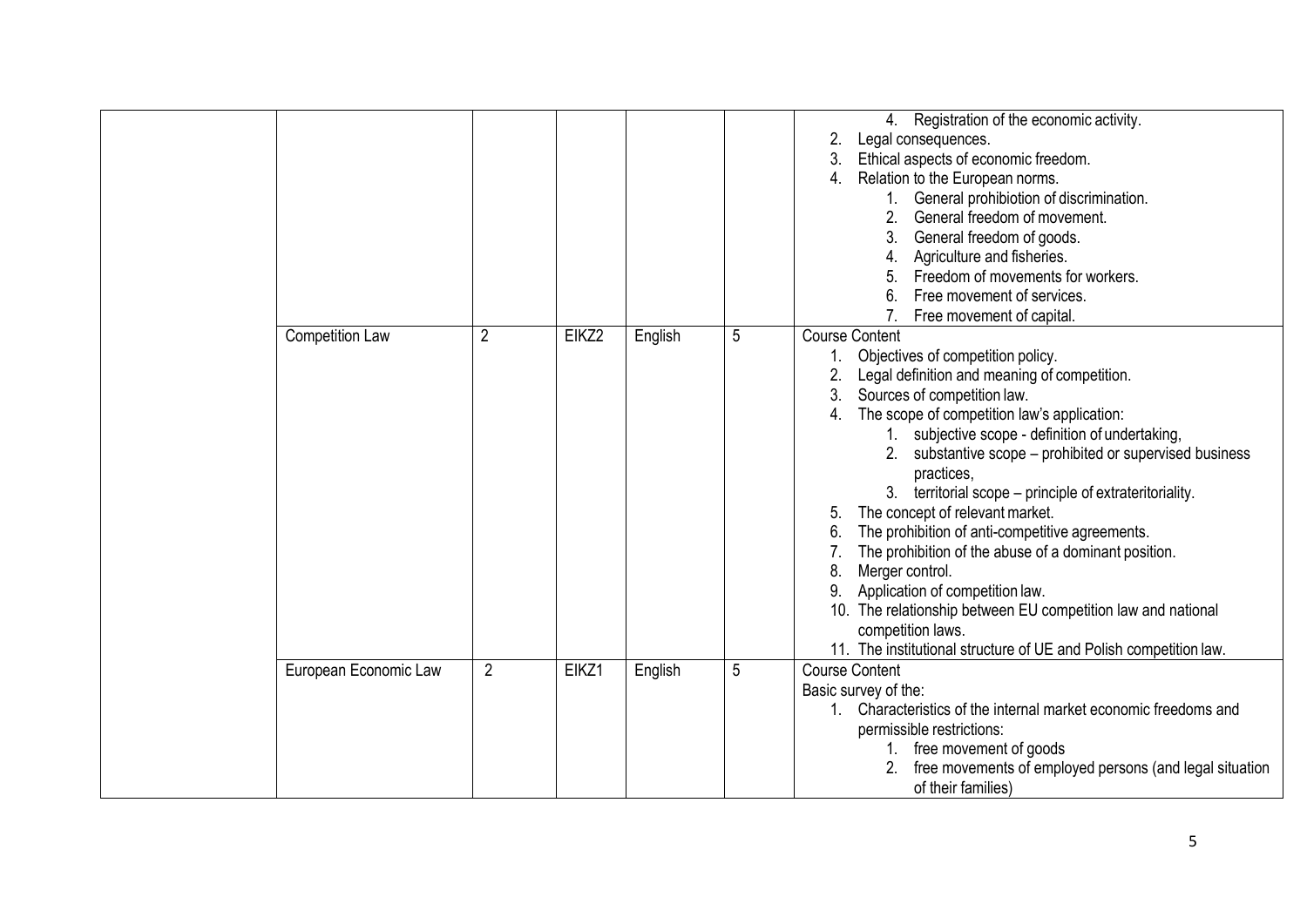|                                                                    |                               |              |       |         |   | 3. right of establishment<br>4. free movement of services<br>free movement of capital (and current payments)<br>2. European regulations enabling creation and running the crossing-<br>boarder economic activities.<br>Adjusting of the singular legal systems in the scope of economic<br>3.<br>regulations (chosen Directives).<br>4. IV. European rules of competition:<br>1. prohibition of agreements restricting competition<br>2. prohibition of excessive concentration<br>abuse of dominance prohibition<br>3 <sub>1</sub><br>4. prohibition of anti-competitive state aid<br>5. state trade monopolies<br>5. Safety and Heath protection of consumers along with their<br>information rights.                                                                                                                                                                                                                                     |
|--------------------------------------------------------------------|-------------------------------|--------------|-------|---------|---|---------------------------------------------------------------------------------------------------------------------------------------------------------------------------------------------------------------------------------------------------------------------------------------------------------------------------------------------------------------------------------------------------------------------------------------------------------------------------------------------------------------------------------------------------------------------------------------------------------------------------------------------------------------------------------------------------------------------------------------------------------------------------------------------------------------------------------------------------------------------------------------------------------------------------------------------|
| Wykład:<br>dr Magdalena Michalak<br>Coordinator:<br>dr Michał Peno | Sociology of Law              | 1            | EIKA1 | English | 5 | <b>Course Content</b><br>1. Theoretical foundations<br>-Course introduction<br>-What is the relationship between custom and law?<br>-What is the relationship between law and society?<br>2. Law and society - law as a social instrument<br>-John Austin - Theory of legal positivism (reading, analyse, conclusions)<br>-H. L. A. Hart - The Concept of Law<br>-Roland Dworkin - Taking Rights Seriously<br>3. Law in action<br>-Montesquieu, The Spirit of the Laws<br>-Max Weber theory<br>-Law in action - In-class video: The Road to Brown<br>4. Legal Change<br>-What is the relationship between social change and legal change?<br>-What is the relationship between morality and law?<br>-What is the relationship between morality change and legal change?<br>-What is the relationship between global law and legal regimes?<br>-How does law operate beyond the state in the context of globalisation and<br>global society? |
|                                                                    | <b>Comparative Public Law</b> | $\mathbf{1}$ | EIKA2 | English | 5 | <b>Course Content</b><br>1. Introduction to the course<br>10                                                                                                                                                                                                                                                                                                                                                                                                                                                                                                                                                                                                                                                                                                                                                                                                                                                                                |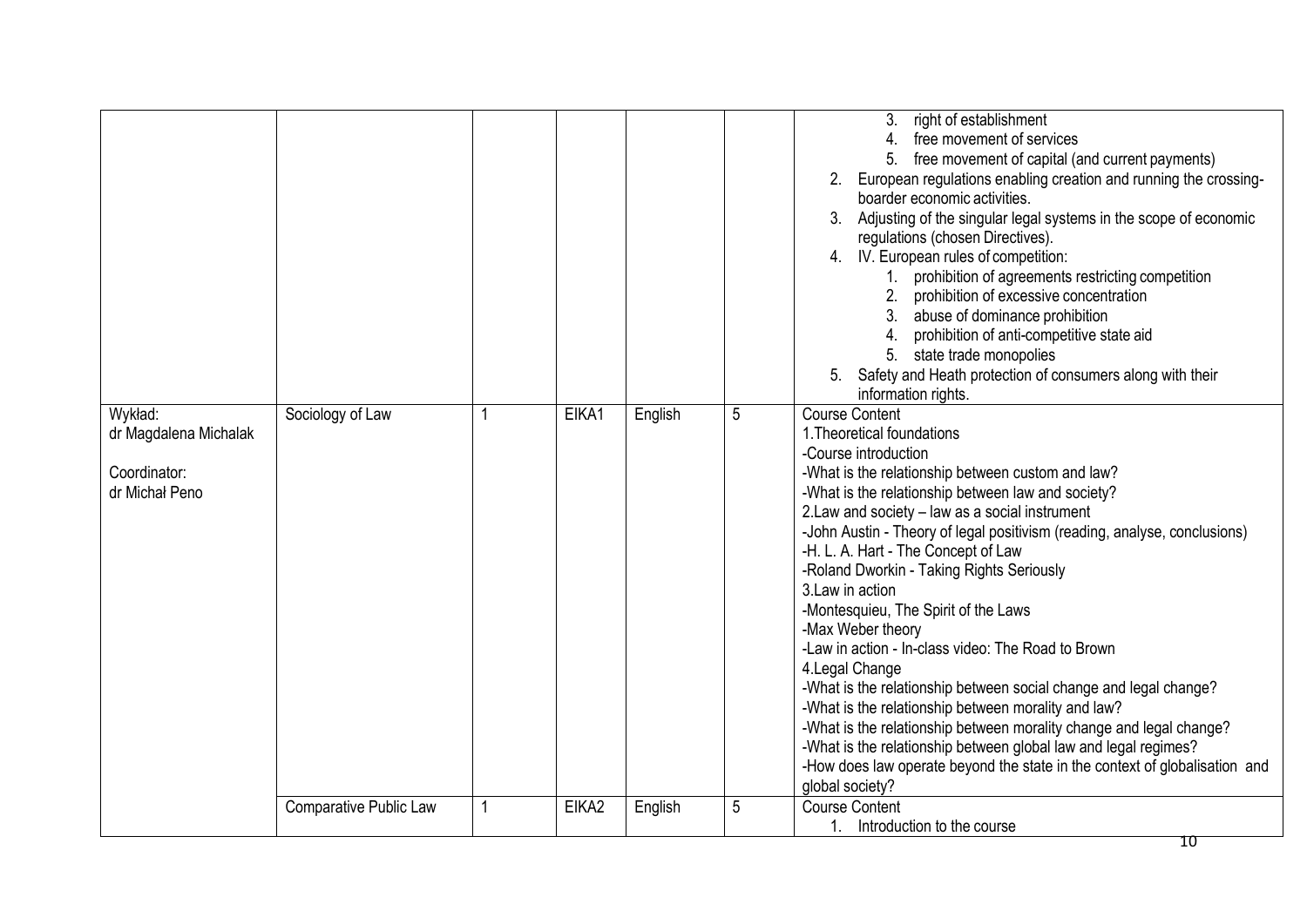|                       |             |       |              |   | 2.                             | Families of law. What is public law, how does it differ from private     |
|-----------------------|-------------|-------|--------------|---|--------------------------------|--------------------------------------------------------------------------|
|                       |             |       |              |   |                                | law and other categories?                                                |
|                       |             |       |              |   |                                | What is comparative law, particularly as applied to public law?          |
|                       |             |       |              |   | 4.                             | Public law or public laws?                                               |
|                       |             |       |              |   |                                | Federalism and quasi-federalism: the EU, the USA, Germany                |
|                       |             |       |              |   |                                | and/or Switzerland                                                       |
|                       |             |       |              |   |                                | The concept of a Constitution in different legal orders                  |
|                       |             |       |              |   | $7_{\scriptscriptstyle{\sim}}$ | Constitution in Common Law                                               |
|                       |             |       |              |   | 8.                             | Public law in the context of globalization                               |
|                       |             |       |              |   | 9.                             | Constitutions and the international community                            |
|                       |             |       |              |   |                                | 10. Courts: protecting public interests through litigation. Locus standi |
|                       |             |       |              |   |                                | and the nature of the judicial power. Case study                         |
|                       |             |       |              |   |                                | 11. Protecting constitutional rights : types of rights, and the sources  |
|                       |             |       |              |   |                                | and forms of protection of constitutional rights. Codification,          |
|                       |             |       |              |   |                                | implication, and status of rights. The EU Charter and its national       |
|                       |             |       |              |   |                                | inspirations                                                             |
|                       |             |       |              |   |                                | 12. The roles of national and supra-national courts                      |
|                       |             |       |              |   |                                | 13. What is comparative public law for?                                  |
| Administrative Law I  | $1$ lub $2$ | EIKA3 | English/Fren | 5 | 1.                             | Introduction:                                                            |
|                       | 1 or $2$    |       | ch           |   | $\circ$                        | The nature and development of administration in general                  |
|                       |             |       |              |   | $\circ$                        | Interdisciplinary foundations of administrative law                      |
|                       |             |       |              |   | $\circ$                        | European Union influence on Polish administration                        |
|                       |             |       |              |   | 2.                             | Sources of administrative law                                            |
|                       |             |       |              |   |                                | General principles of administrative law                                 |
|                       |             |       |              |   | 4.                             | Administrative functions and tasks                                       |
|                       |             |       |              |   | 5.                             | Administartive bodies - theory and practice                              |
|                       |             |       |              |   | 6.                             | Administrative acts                                                      |
|                       |             |       |              |   |                                | The present and future condition of Polish and European                  |
|                       |             |       |              |   |                                | administrative law                                                       |
| Administrative Law II | $1$ lub $2$ | EIKA3 | English/     | 5 | <b>Course Content</b>          |                                                                          |
|                       | $1$ or $2$  |       | French       |   |                                | - Introduction to general theory of administrative law                   |
|                       |             |       |              |   |                                | - Administrative bodies in EU and in national systems                    |
|                       |             |       |              |   |                                | Discretionary powers of administration:                                  |
|                       |             |       |              |   | $\circ$                        | Notion, history and means of execution                                   |
|                       |             |       |              |   | $\circ$                        | Abuse of discretionary powers                                            |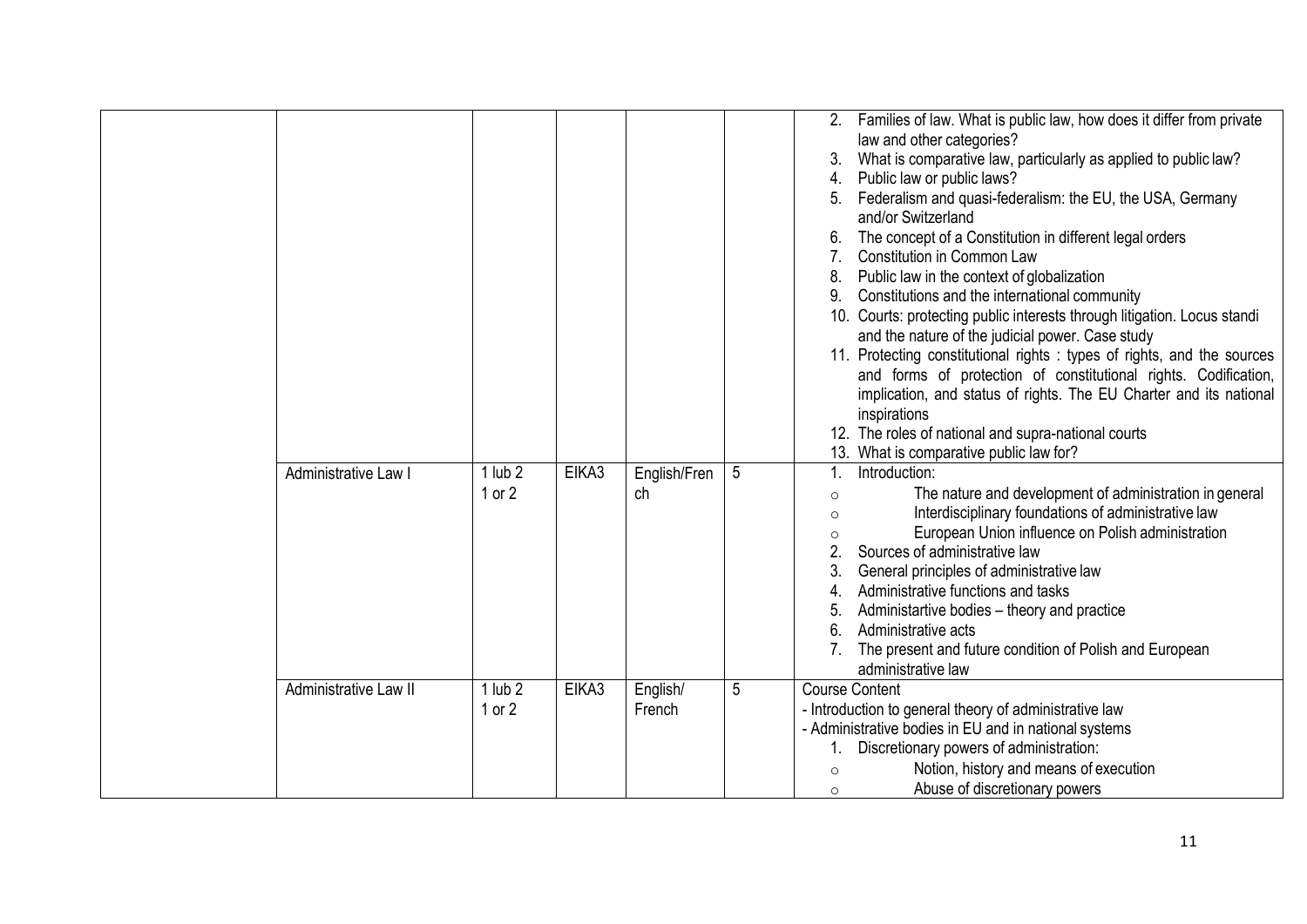|                                                                                                                                   |                           |                           |       |         |   | Review of discretionary powers, including judicial review<br>$\circ$<br>of discretionary powers<br>Supervision of administrative action<br>Administrative supervision of administrative action<br>$\circ$<br>Political supervision of administrative action<br>$\circ$<br>Judicial supervision of administrative action<br>$\circ$<br>3.<br>Right to good administration<br>Principle of good adminitration<br>$\circ$<br>EU charter $-$ art. 11, rights included in the right to good<br>administration<br>Judicial protection - ECJ jurisprudence<br>The present and future condition of Polish and European<br>administrative law                                              |
|-----------------------------------------------------------------------------------------------------------------------------------|---------------------------|---------------------------|-------|---------|---|-----------------------------------------------------------------------------------------------------------------------------------------------------------------------------------------------------------------------------------------------------------------------------------------------------------------------------------------------------------------------------------------------------------------------------------------------------------------------------------------------------------------------------------------------------------------------------------------------------------------------------------------------------------------------------------|
| Wykład/Lecture:<br>dr hab. Krystyna Nizioł,<br>prof. US<br>Exercise/Ćwiczenia:<br>wg przydziału<br>Coordinator:<br>dr Michał Peno | Private International Law |                           | EIKZ3 | English | 5 | <b>Course Content</b><br>Basic survey of the:<br>1. The general rules connected to private law relationships connected<br>with more than one State and the choice of applicable law.<br>2. The regulations connected to natural person (inter alia<br>incapacitation, declaration of death, the name of the natural<br>person, the rights of personality of a natural person).<br>3. The regulation connected to obligations, ownership and other<br>property rights.<br>4. The regulation connected to marriage related matters and<br>relationships between the parents and the child, adoption,<br>guardianship and care.<br>The regulations connected to inheritance matters. |
| Wykład/Lecture:<br>dr hab. Krystyna Nizioł,<br>prof. US<br>Exercise/Ćwiczenia:<br>wg przydziału<br>Coordinator:<br>dr Michał Peno | <b>Financial Law</b>      | $1$ lub $2$<br>$1$ or $2$ | EIKZ4 | English | 5 | <b>Course Content</b><br>Basic survey of the:<br>1. Financial Law The nature and function of public finance, budget,<br>institutions of general government sector, public debt<br>management.<br>Financial<br>Law; The nature and function<br>2. International<br>of banking, securities, and financial markets; European and<br>international legal regulation of financial markets; the role of<br>international financial organizations.                                                                                                                                                                                                                                       |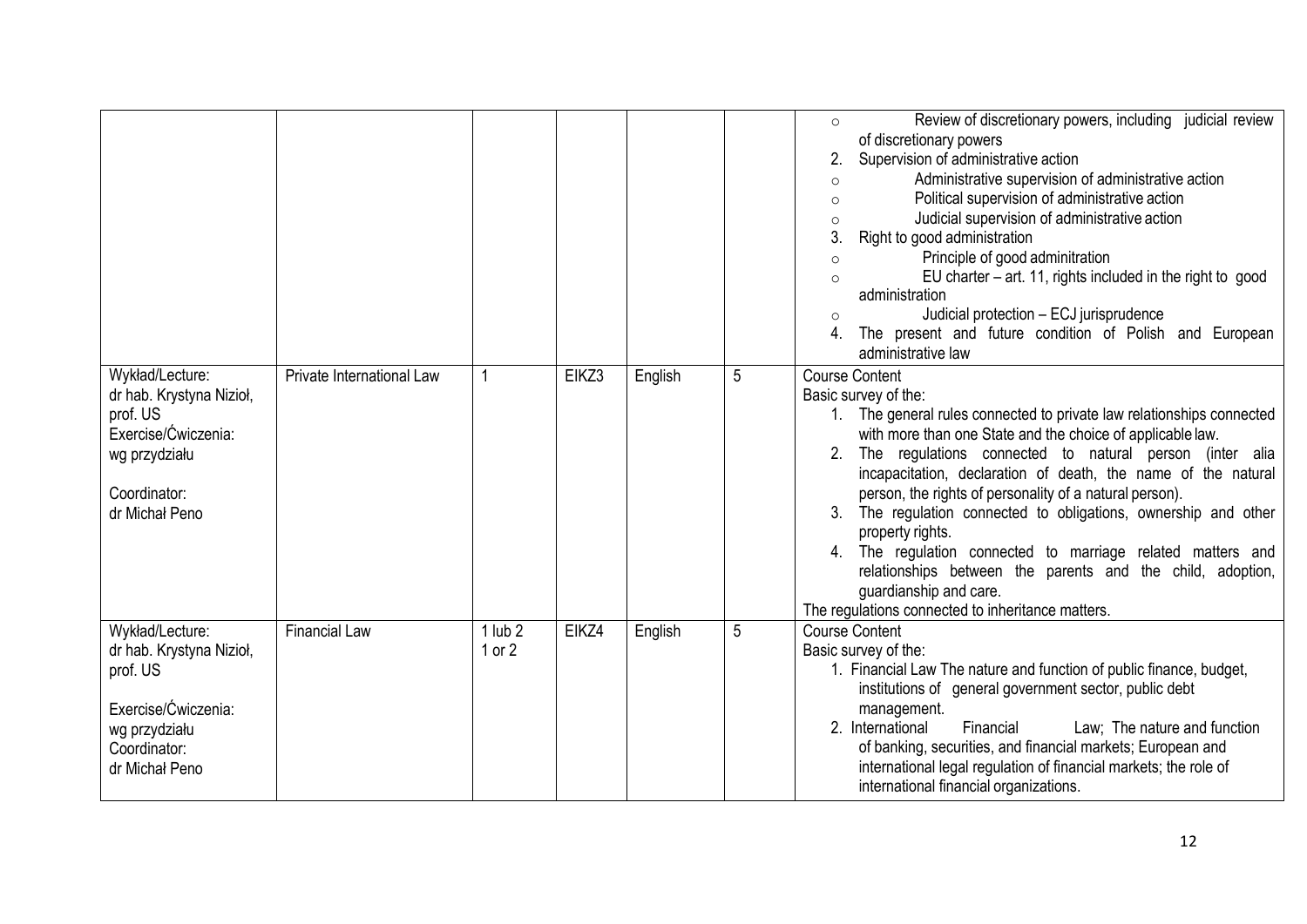| Wykład/Lecture:<br>dr hab. Krystyna Nizioł,<br>prof. US<br>Exercise/Ćwiczenia:<br>wg przydziału<br>Coordinator:<br>dr Michał Peno | European Commercial Law             | $1$ lub $2$<br>1 or 2 | EIKZ <sub>5</sub> | English | 15 | <b>Course Content</b><br>Basic survey of the:<br>1. International<br>regulations The<br>Trade<br>basic<br>Law<br>law governing international contracts for the supply of goods, including<br>the issues of transport, insurance, finance, arbitration, conflicts of<br>laws, and international harmonization of laws.<br>International Economic Law- basic regulations<br>2.<br>Characteristics of the internal market economic freedoms and<br>3<br>permissible restrictions and European rules of competition.<br>4. International<br>Intellectual<br>Property Law The basic<br>principles of the law of intellectual property.<br>Law The nature and function of<br>5.<br>International<br>Financial<br>banking, securities, and financial markets; European and international<br>legal regulation of financial markets; the role of international financial<br>organizations.<br>The internal market<br>6. |
|-----------------------------------------------------------------------------------------------------------------------------------|-------------------------------------|-----------------------|-------------------|---------|----|----------------------------------------------------------------------------------------------------------------------------------------------------------------------------------------------------------------------------------------------------------------------------------------------------------------------------------------------------------------------------------------------------------------------------------------------------------------------------------------------------------------------------------------------------------------------------------------------------------------------------------------------------------------------------------------------------------------------------------------------------------------------------------------------------------------------------------------------------------------------------------------------------------------|
| Wykład/Lecture:<br>dr Michał Peno<br>Coordinator:<br>dr Michał Peno                                                               | Philosophy of Law<br>- Introduction | $\overline{2}$        | EIKF1             | English | 5  | <b>Course Content</b><br>Basic survey of the:<br>What is law?<br>Legal positivism and Hart's Concept of Law<br>The so called non-postivists conception of law and Dworkin's "Law<br>3.<br>as Integrity"<br>Fuller's "Inner Morality of Law" (the natural theory of law)<br>4.<br>Legal realism<br>Punishment, justice, civil disobedience<br>5.                                                                                                                                                                                                                                                                                                                                                                                                                                                                                                                                                                |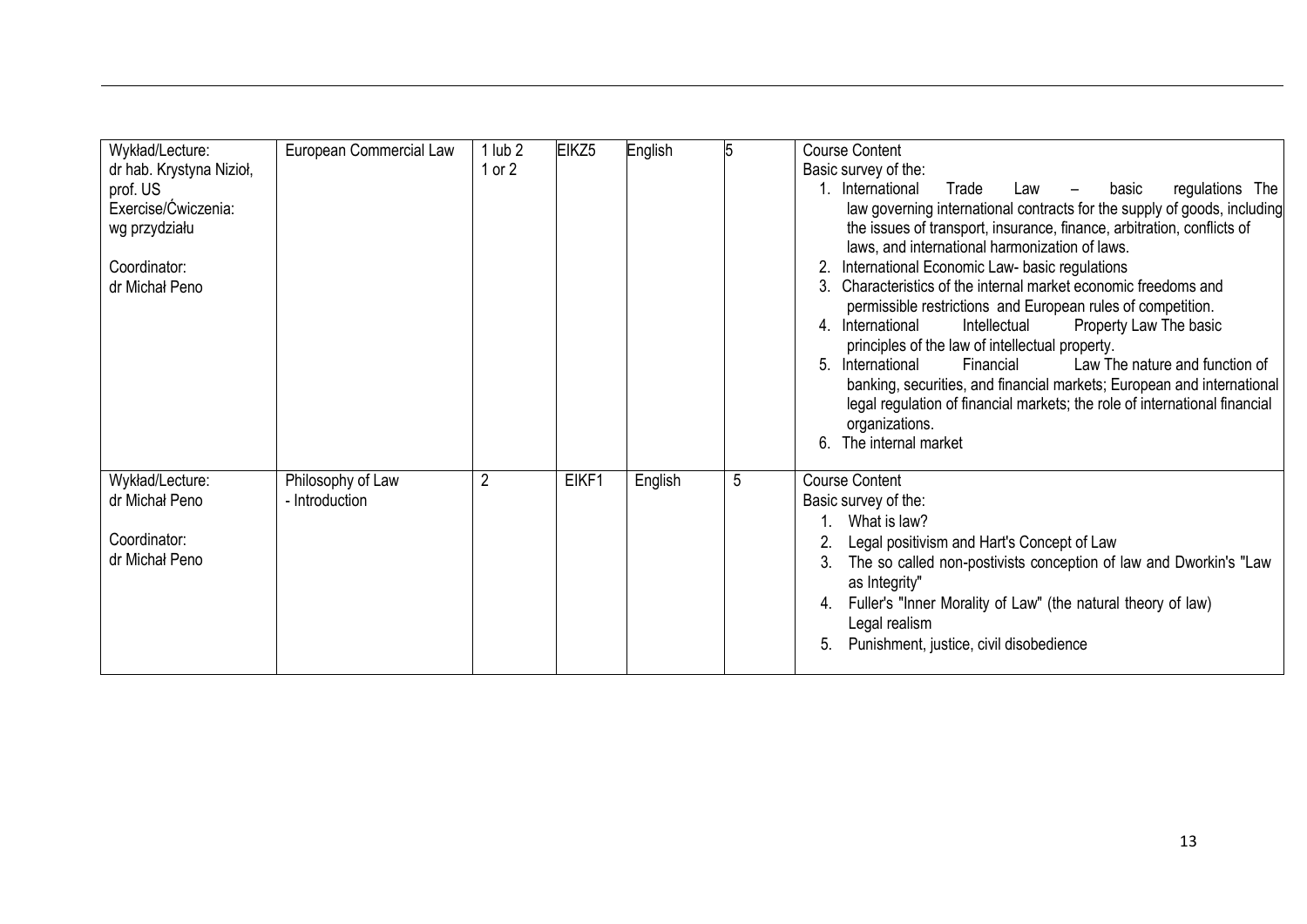| Wykład/Lecture: dr hab.<br>Ewa Gajda, prof. US<br>Coordinator: dr Michał<br>Peno          | Catholic<br>Church<br>Eastern<br>(Diritto<br>canonico<br>Law<br>orientale) | $\overline{2}$ | EPRH1             | English/<br>Italian | 5 | <b>Course Content</b><br>Basic survey of the:<br>Lining the basic institutions of canon law at the example of law of the Latin<br>and Eastern Catholic law. Comparison of some institutions of Polish law<br>with their counterparts in canon law (in terms of the issue concordat).<br>Demonstrate the diversity and richness of regulations in respect of a<br>particular problem. Underline the weight of evidence is taught issues in<br>relation to the Polish law. An attempt to determine the relationship between,<br>in terms of basic issues of canon law, between the law and the Roman<br>Catholic and Eastern Catholic law. Lining the basic institutions of canon law,<br>as the Latin Church, as the Eastern Catholic Churches. The comparative<br>trial comparison, canon law i.e. regulation Latin and Eastern Catholic and to<br>demonstrate similarities and differences in both systems. The concept and<br>sources of canon law. Canon law and ecclesiastical law. General standards.<br>The hierarchy of authority in the Catholic Church and the powers of<br>individual authorities. Basic issues of law sacrament with particular<br>emphasis on marital law. Elements of administrative law and litigation.<br>Elements of ecclesiastical jurisprudence. Demonstration of wealth<br>regulations in relation to the presented legal problems. Underline the weight |
|-------------------------------------------------------------------------------------------|----------------------------------------------------------------------------|----------------|-------------------|---------------------|---|---------------------------------------------------------------------------------------------------------------------------------------------------------------------------------------------------------------------------------------------------------------------------------------------------------------------------------------------------------------------------------------------------------------------------------------------------------------------------------------------------------------------------------------------------------------------------------------------------------------------------------------------------------------------------------------------------------------------------------------------------------------------------------------------------------------------------------------------------------------------------------------------------------------------------------------------------------------------------------------------------------------------------------------------------------------------------------------------------------------------------------------------------------------------------------------------------------------------------------------------------------------------------------------------------------------------------------------------------------------------------------------------|
| Wykład/Lecture:<br>dr hab. Krystyna Nizioł,<br>prof. US<br>Coordinator: dr Michał<br>Peno | Union<br>European<br>Law<br>Introduction                                   |                | EKIZ <sub>6</sub> | English             | 5 | of evidence is taught issues of substantive law and formal law.<br><b>Course Content</b><br>Basic survey of the:<br>1. The structure and legal system of the European Union.<br>2. The political institutions of the European Union (European Council,<br>3. of Ministers, Commission and European Parliament) in the EU's<br>process, and the issues this raises for the democratic<br>4. European Union; forms of EU legislation.<br>5. The organizing principles of the legal order: primacy and direct<br>6. attribution of powers, subsidiarity, proportionality; general principles<br>7. Proceedings before the Court of Justice.<br>8. The internal market.                                                                                                                                                                                                                                                                                                                                                                                                                                                                                                                                                                                                                                                                                                                         |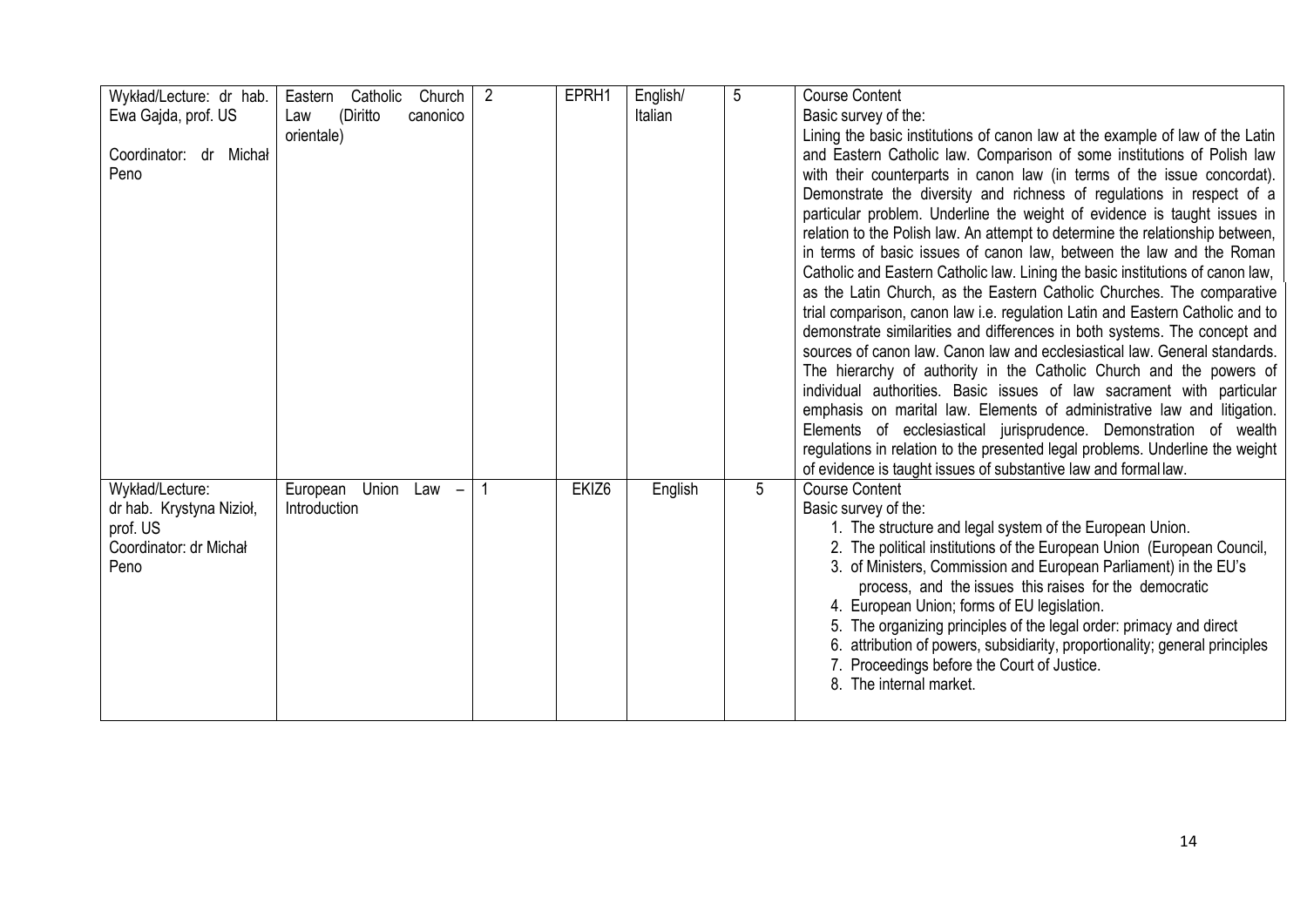| Wykład/Lecture:<br>dr Michał Peno<br>Coordinator:<br>dr Michał Peno                                                                               | Introduction to Ethics                                  | $\overline{2}$        | EIKF <sub>2</sub> | English | 5 | The course aims to:<br>introduce philosophical thinking about moral phenomena;<br>present and clarify the basic terminology employed in exploring<br>questions of morality;<br>3. discuss some of the difficult issues raised in applied ethics;<br>introduce to the problem of the morality of law.<br>4.                                                                                                                                                                                                     |
|---------------------------------------------------------------------------------------------------------------------------------------------------|---------------------------------------------------------|-----------------------|-------------------|---------|---|----------------------------------------------------------------------------------------------------------------------------------------------------------------------------------------------------------------------------------------------------------------------------------------------------------------------------------------------------------------------------------------------------------------------------------------------------------------------------------------------------------------|
| Wykład/Lecture:<br>dr Aleksandra Klich,<br>Exercise/Ćwiczenia:<br>mgr Karolina Ziemianin,<br>mgr Michał Wojdała<br>Coordinator:<br>dr Michał Peno | Civil Procedure. Introduction                           | $\overline{2}$        | EIKC4             | English | 5 | <b>Course Content</b><br>Basic survey of the:<br>1. History and development of the civil law procedure<br>2. Relation of civil procedure to the other methods of the dispute resolution<br>3. Persons of civil process<br>4. Legal state of the civil court<br>5. Subject of civil law proceedings<br>6. Civil proceedings in practice<br>7. Legal state of judgment in civil cases                                                                                                                            |
| Wykład/Lecture:<br>dr Aleksandra Klich,<br>Exercise/Ćwiczenia:<br>mgr Karolina Ziemianin,<br>mgr Michał Wojdała<br>Coordinator:<br>dr Michał Peno | Civil Mediaton and<br><b>Commercial Arbitration</b>     | $\overline{2}$        | EIKC5             | English | 5 | Course Content Basic survey of the:<br>1. History and development of the civil mediation and commercial arbitration<br>as method of the alternative dispute resolution<br>2. Relation to the other methods of the dispute resolution<br>3. Persons of mediation and arbitration<br>4. Legal state of the mediator and arbitrator<br>5. Subject of civil mediation and commercial arbitration<br>6. Mediation proceeding in practice and arbitration in practice<br>7. Legal state of settlement in civil cases |
| Wykład/Lecture:<br>dr Aleksandra Klich,<br>Exercise/Ćwiczenia:<br>mgr Karolina Ziemianin,<br>mgr Michał Wojdała<br>Coordinator:<br>dr Michał Peno | Informatizaton of Civil<br>Proceedings                  | semestr 1<br>lub/or 2 | EIKC <sub>6</sub> | English | 5 | Course Content:<br>1. Sources of law relevant for the informatization of the civil procedure<br>2. IT in civil proceedings<br>3. Particular IT tools used in civil proceedings in Poland<br>4. Informatization in different European countries                                                                                                                                                                                                                                                                 |
| Wykład/Lecture:<br>dr Aleksandra Klich,<br>Exercise/Ćwiczenia:                                                                                    | Patients' and Consumers'<br>Claims in Civil Proceedings | semestr 1<br>lub/or 2 | EIKC7             | English | 5 | <b>Course Content:</b><br>Sources of patients' and consumers' rights<br>1.<br>Entitlements of patients and consumers<br>2.<br>3.<br>Authorities to protect the rights of patients and consumers                                                                                                                                                                                                                                                                                                                |